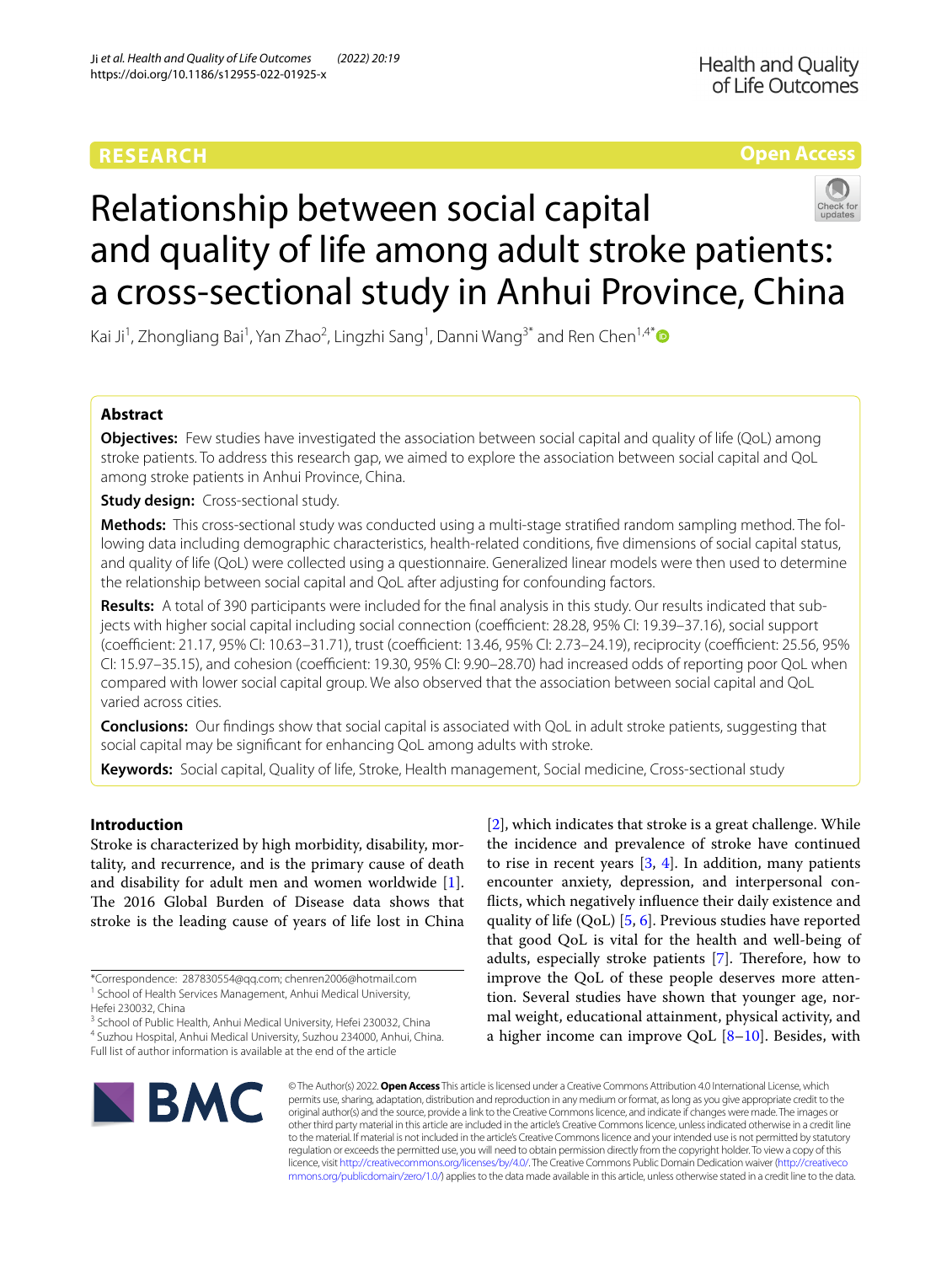the development of social determinants, the role of social factors on the QoL of stroke patients has been well recognized, especially their social relations or mutual connections. In practice, patients with chronic diseases like stroke may sufer from physical and mental challenges, which limits the growth and development of social networks to obtain material and emotional social support, in turn, compromising the QoL  $[11]$  $[11]$ . Therefore, special attention should be paid to the social relations or mutual connections among stroke patients.

Social capital, as an individual's social network, which comprises several dimensions with each dimension being used to describe a phenomenon concerning social relations at individual and societal levels [\[12](#page-8-10)[–16\]](#page-8-11). Currently, social capital has been recognized as a social determinant and health-impacting factor [[14](#page-8-12), [17](#page-8-13), [18](#page-8-14)], which also is an important factor in chronic disease prevention and control [\[19–](#page-8-15)[21\]](#page-8-16). Studies on the relationship between social capital including social participation and social support, and stroke patients have reported that social capital has a positive role in the prevention and treatment of strokes [[22–](#page-8-17)[25](#page-8-18)]. In other words, a comprehensive appreciation of social capital associated with QoL is of great importance to devise appropriate and specifc strategies aimed to improve prognosis and well-being among these communities. However, previous studies that look into the association between social capital and quality of life among stroke patients have mostly come from developed or western countries. While such study is scarce in China, the largest developing country. For example, a study from Saudi Arabia found that social support positively infuences the QoL among stroke survivors [\[26](#page-9-0)]. While a prospective cohort study in German concluded that having a small social network was negatively associated with QoL [\[27](#page-9-1)]. To contribute to existing fndings, we aimed to address this research gap by exploring the association between social capital and QoL among stroke patients in Anhui Province, China.

## **Methods**

## **Study design and data collection**

To explore the relationship between social capital and QoL among stroke patients, we conducted this cross-sectional survey in Anhui Province, eastern China, between August and October 2014. This study was approved by the Biomedical Ethics Committee of our university (No.20150297).

Moreover, we used a multi-stage stratifed random sampling method considering socio-economic levels and geographic location in order to ensure a representative sample. Therefore, we selected three cities in Anhui Province: Fuyang (lower socio-economic level; north);

Tongling (middle socio-economic level; south); and Hefei (higher socio-economic level; central) [[28\]](#page-9-2) (Additional file  $1$ ).

Next, in these selected cities, we selected township or community healthcare centers by a random lottery, and then we randomly identifed potential participants (random number according to the healthcare record number). Individuals diagnosed with stroke in secondary hospitals and above, using information obtained from the chronic disease database of the local Center for Disease Control and Prevention, which included all potential participants, were identified as our participants. The sample size was evaluated by the following formula:

$$
N = Z^{2}{}_{\alpha/2}(1 - P)/\varepsilon^{2}P = 385, \alpha = 0.05,
$$
  
\n
$$
\varepsilon = 0.10, Z^{2}{}_{\alpha/2} = 1.96, P = 0.5.
$$

With assistance from local community workers, skilled or trained graduate students personally conducted structured face-to-face interviews with participants at the Community Center. The investigators verbally explained the purposes and procedures of the study to the interviewees who were then requested to fll out voluntary consent forms before the interviews began.

# **Measures**

## **Quality of life**

To determine the QoL in stroke patients, we used a 59-item simplifed Chinese translated version of the Stroke Impact Scale (SIS) questionnaire, which was developed by Duncan and been validated in China previously [[29\]](#page-9-3). The SIS is comprised of eight dimensions: strength, hand functioning, activities of daily living, instrumental activity of daily living (ADL/IADL), locomotive function, communication, emotion, memory, and participation. Response options range from 1 to 5 on a Likert scale and the QoL scores are calculated by summing all 59 items. It is worth noting that higher scores represent better QoL. In this study, the overall Cronbach's  $\alpha$  coefficient of the SIS was 0.98. Moreover, the Cronbach's  $\alpha$  coefficients of the eight dimensions ranged from 0.83 to 0.99, suggesting excellent reliability in our study sample.

## **Social capital**

The Integrated Questionnaire for the Measurement of Social Capital (SC-IQ) developed by World Bank, including six domains regarding groups and networks, trust and solidarity, collective action, and cooperation, information and communication, social cohesion and inclusion, and empowerment and political action [[30](#page-9-4)]. Based on the World Bank's SC-IQ and previous works [[11](#page-8-9), [31,](#page-9-5) [32\]](#page-9-6), social capital (including five dimensions,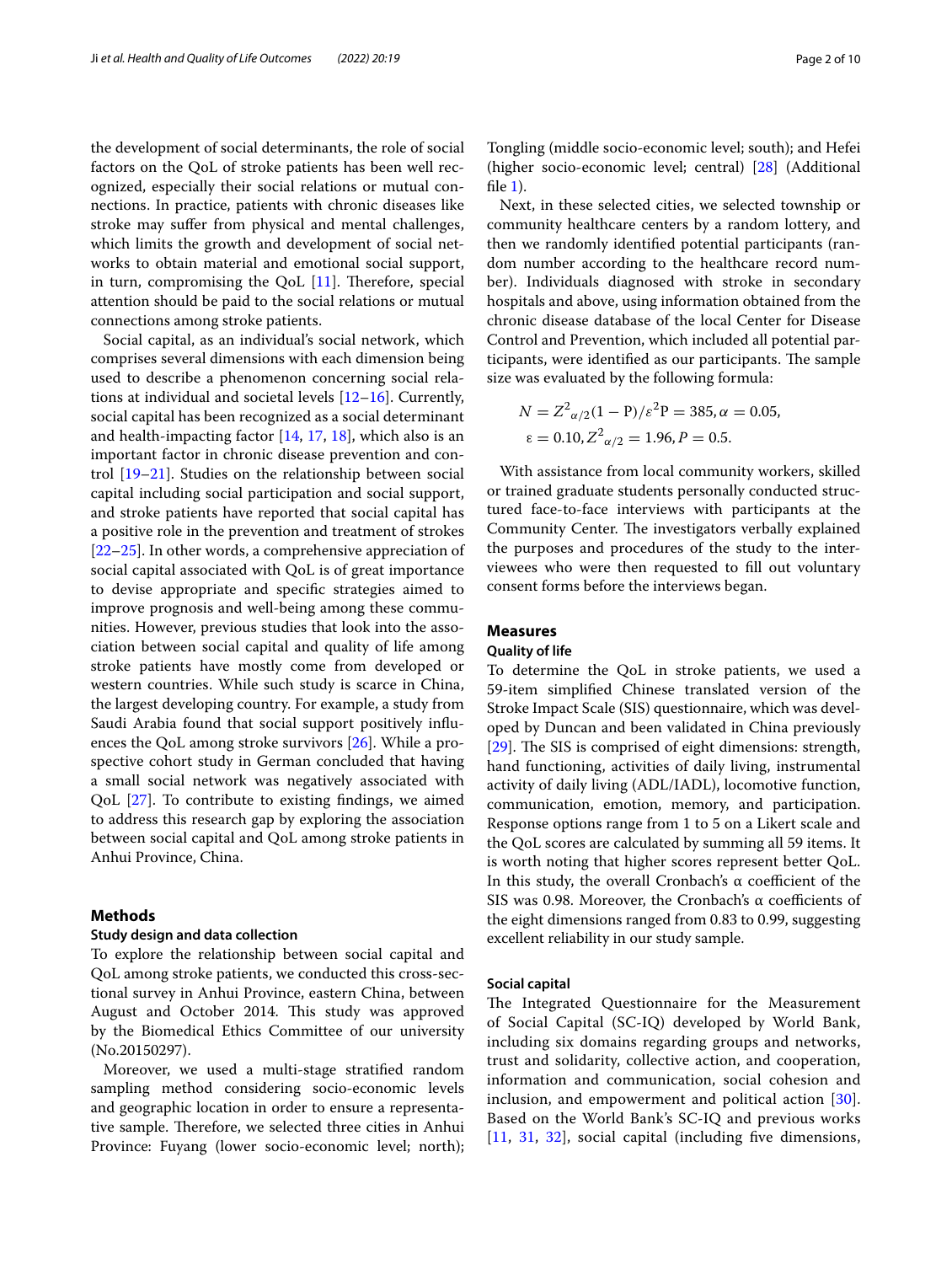such as social support, social connection, trust, cohesion, and reciprocity) was included in the present study. We selected 21 commonly used and easily understood items to measure social capital and adapted them to the Chinese context (Additional fle [2](#page-8-20)). More details about the assessment of social capital have been fully described in previously published papers from our research group [[11,](#page-8-9) [12](#page-8-10), [32](#page-9-6)[–34](#page-9-7)]. In this study, we adopted a fve-point Likert scale for the social capital questionnaire where respondents were asked to rate their agreement  $(1 = "never," 2 = "seldom," 3 = "usually,"$ 

 $4$ ="often," and  $5$ ="more often"). For each social capital domain, answers to varied items were summarized in order to obtain an overall score. Higher scores indicated a better social capital status. While analyzing the data, we dichotomized the scores of each social capital dimension by taking the median value as the cut-of [[35](#page-9-8), [36](#page-9-9)] including social support (high  $[\geq 12]$  and low  $\lceil$  < 12]), social connection (high  $\lceil$   $\geq$  15] and low  $\lceil$  < 15]), trust (high  $[≥20]$  and low  $[≤20]$ ), cohesion (high  $[≥14]$ and low  $\lfloor$ <14]), and reciprocity (high  $\lfloor$   $\geq$  14] and low [ $<$ 14]). The overall Cronbach's  $\alpha$  coefficient was 0.88 for the scale, 0.68 for the social connection dimension, 0.69 for the social support dimension, and over 0.8 for the other dimensions, respectively.

## **Other variables**

We also collected information on demographic and health-related variables. Basic demographic variables included age (41–50, 51–60, 61–70, 71–80, and > 80 years), gender (male, female), body mass index (BMI) (< 24.0, 24.0–26.9, 27.0–29.9, and  $\geq 30.0 \text{ kg/m}^2$ ), living status (living alone or with others), marital status (married/cohabiting, and single including never married, divorced, and widowed), and education (primary school and below, junior high school, high school, and above). We also collected data on health-related variables such as blood pressure, exercising status, drinking status, smoking status, stroke type, time since stroke onset, medication, and multimorbidity. We asked participants whether they had been diagnosed with hypertension, coronary heart disease, benign tumors, malignant tumors, chronic obstructive pulmonary disease, diabetes (type 1 or 2), or neurological disorders. Finally, participants were categorized into a multimorbidity group if they had at least one of the above-mentioned diseases.

## **Statistical analysis**

Continuous variables are presented as mean $\pm$ standard deviation, while categorical variables are presented as percentages (%). Firstly, a one-way analysis of variance (ANOVA) was used to compare the diferences in the total quality of life scores in each group, which are described by diferent demographic characteristics. Next, a generalized linear model (GLM) was used to investigate the relationship between diferent social capital dimensions and QoL scores. The GLM model can be specifed as follows:

QoLscores  $\approx \alpha + \beta_1$ Socialcapitaldimensions +  $\beta_2$ Confounders<sub>1</sub> + · · · +  $\beta_n$ Confounders<sub>n</sub>

where QoL score is the dependent variable;  $\alpha$ is the intercept; social capital dimensions refer to the above-mentioned fve dimensions of social capital;  $\beta_1$  is the corresponding coefficient; and Confounders<sub>1</sub> +  $\cdots$  +  $\beta_n$ Confounders<sub>n</sub> indicates potential confounders in the model and their corresponding coefficients ( $\beta_2 \ldots \beta_n$ ). According to previous studies which found that age, exercising status, drinking status, smoking status, stroke type were linked to the quality of life of stroke patients  $[37-40]$  $[37-40]$  $[37-40]$ , we took these variables as potential confounders in the generalized linear model. Moreover, the GLM model was stratifed according to the socio-economic levels used for analysis. All statistical analyses were performed using IBM SPSS 23.0 statistical software and *P* < 0.05 was considered statistically signifcant.

## **Results**

## **Descriptive analysis**

A total of 420 stroke patients were identifed, of which 18 participants were excluded due to those who could not fully understand the verbal explanations due to severe deafness and limited communication skills. Then, 12 participants were excluded due to missing values. Finally, 390 of 420 (92.86%) stroke patients were included during data analysis. The characteristics of the participants included: BMI < 24.0 (57.18%), living with others (86.41%), married or cohabited (76.41%), attended primary school and below (72.82%), SBP < 140 (52.82%), DBP < 90 (62.31%), exercise three or more times per week (47.18%), non-drinking (66.67%), nonsmoking (63.33%), ischemic stroke (85.64%), more than 24 months since stroke onset (64.10%), taking medicine (86.67%), and non-multimorbidity (57.18%) (Table [1\)](#page-3-0). The QoL scores of most of these groups were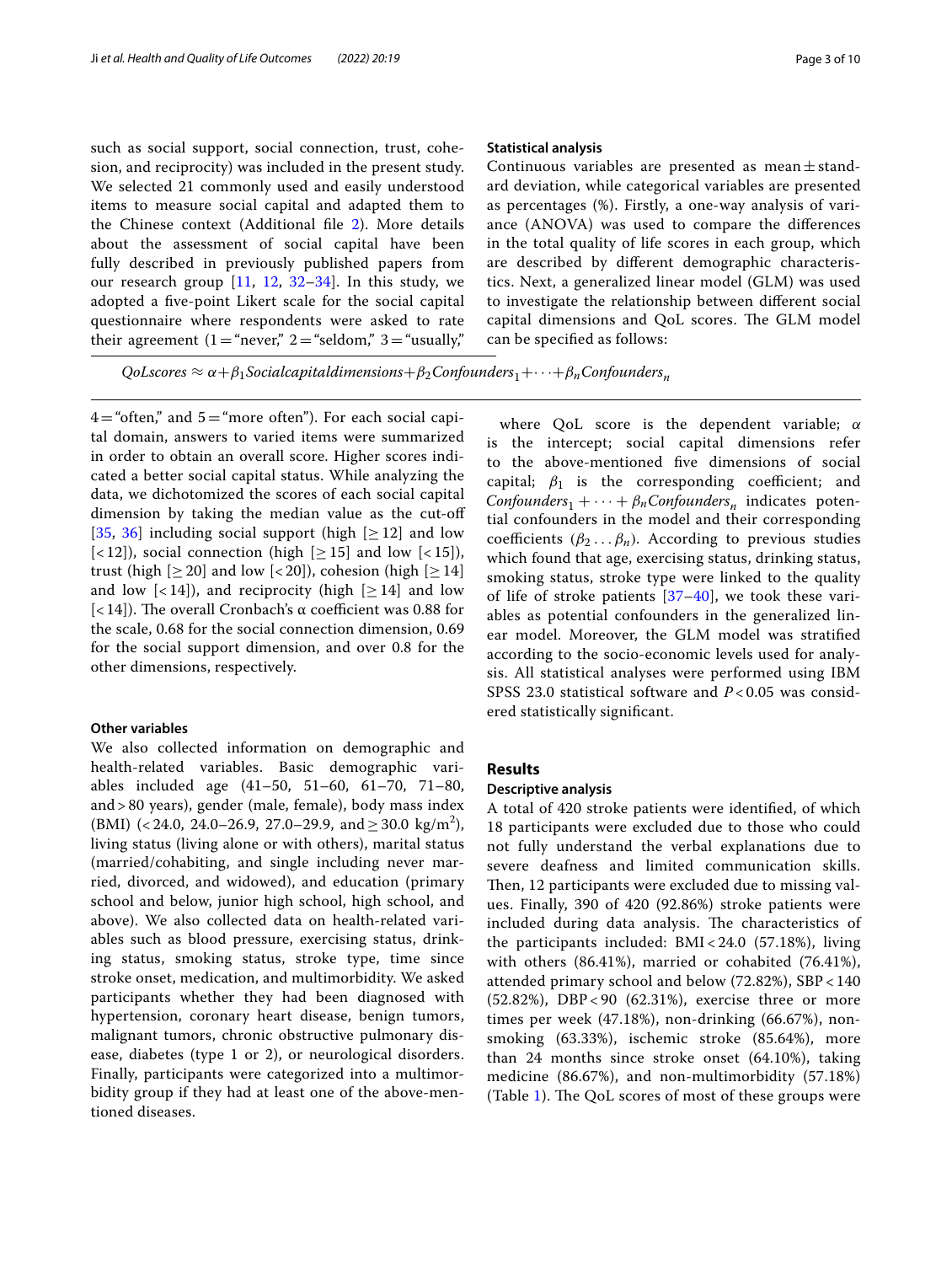# <span id="page-3-0"></span>**Table 1** Descriptive results of participants characteristics (N=390)

| <b>Variables</b>                                                         | Total $n = 390$                                                   | Quality of life score                                                                                  | P-value |
|--------------------------------------------------------------------------|-------------------------------------------------------------------|--------------------------------------------------------------------------------------------------------|---------|
| Age, years, N (%)                                                        |                                                                   |                                                                                                        | 0.034   |
| $41 - 50$                                                                | 9(2.31)                                                           | $216.56 \pm 53.64$                                                                                     |         |
| $51 - 60$                                                                | 42(10.70)                                                         | $217.81 \pm 45.58$                                                                                     |         |
| $61 - 70$                                                                | 167(42.82)                                                        | $224.20 \pm 44.66$                                                                                     |         |
| $71 - 80$                                                                | 132(33.85)                                                        | $215.88 \pm 48.32$                                                                                     |         |
| > 80                                                                     | 40 (10.26)                                                        | $189.03 \pm 64.00$                                                                                     |         |
| Gender, N (%)                                                            |                                                                   |                                                                                                        | 0.507   |
| Male                                                                     | 199(51.03)                                                        | $218.54 \pm 51.10$                                                                                     |         |
| Female                                                                   | 191(48.97)                                                        | $215.22 \pm 47.41$                                                                                     |         |
| BMI, kg/m <sup>2</sup> , N(%)                                            |                                                                   |                                                                                                        | 0.191   |
| < 24.0                                                                   | 223(57.18)                                                        | $213.25 \pm 52.49$                                                                                     |         |
| $24.0 - 26.9$                                                            | 98 (25.13)                                                        | $223.46 \pm 46.29$                                                                                     |         |
| $27.0 - 29.9$                                                            | 41 (10.51)                                                        | $225.68 \pm 43.09$                                                                                     |         |
| $\geq$ 30.0                                                              | 28 (7.18)                                                         | $210.36 \pm 38.37$                                                                                     |         |
| Living status, N(%)                                                      |                                                                   |                                                                                                        | 0.132   |
| Living alone                                                             | 53 (13.59)                                                        | $213.15 \pm 36.50$                                                                                     |         |
| Living with others                                                       | 337(86.41)                                                        | $217.50 \pm 51.03$                                                                                     |         |
| Marital status, N(%)                                                     |                                                                   |                                                                                                        | 0.768   |
| Married/cohabited                                                        | 298(76.41)                                                        | $217.32 \pm 50.47$                                                                                     |         |
| Single                                                                   | 92 (23.59)                                                        | $215.59 \pm 45.49$                                                                                     |         |
| Education, N(%)                                                          |                                                                   |                                                                                                        | 0.058   |
| Primary school and below                                                 | 284(72.82)                                                        | $213.31 \pm 48.05$                                                                                     |         |
| Junior high school                                                       | 67 (17.18)                                                        | 225.39±49.29                                                                                           |         |
| High school and above                                                    | 39 (10.00)                                                        | $228.56 \pm 55.60$                                                                                     |         |
| Blood pressure (SBP), N(%)                                               |                                                                   |                                                                                                        | 0.538   |
| < 140                                                                    | 206(52.82)                                                        | $218.37 \pm 47.19$                                                                                     |         |
| $\geq$ 140                                                               | 184(47.18)                                                        | $215.28 \pm 51.61$                                                                                     |         |
| Blood pressure (DBP), N (%)                                              |                                                                   |                                                                                                        | 0.987   |
| < 90                                                                     | 243(62.31)                                                        | $217.92 \pm 46.23$                                                                                     |         |
| $\geq 90$                                                                | 147(37.69)                                                        | $215.25 \pm 54.09$                                                                                     |         |
| Exercising status, N (%)                                                 |                                                                   |                                                                                                        | < 0.001 |
| Never                                                                    | 175(44.87)                                                        | $204.54 \pm 53.45$                                                                                     |         |
| 1-2times a week                                                          | 31 (7.95)                                                         | $220.32 \pm 35.02$                                                                                     |         |
| 3times a week and above                                                  | 184(47.18)                                                        | 228.10±44.41                                                                                           |         |
| Drinking status, N(%)                                                    |                                                                   |                                                                                                        | < 0.001 |
| Current drinking                                                         | 40 (10.26)                                                        | 245.90 ± 25.99                                                                                         |         |
| Former drinking                                                          | 90 (23.08)                                                        | $213.07 \pm 49.67$                                                                                     |         |
| Nondrinking                                                              | 260(66.67)                                                        | $213.78 \pm 50.54$                                                                                     |         |
| Smoking status, N(%)                                                     |                                                                   |                                                                                                        | 0.019   |
| Current smoking                                                          | 66 (16.92)                                                        | $233.23 \pm 38.57$                                                                                     |         |
| Former smoking                                                           | 77 (19.74)                                                        | $213.70 \pm 49.60$                                                                                     |         |
| Nonsmoking                                                               | 247(63.33)                                                        | $213.55 \pm 51.01$                                                                                     |         |
| Stroke type, N(%)                                                        |                                                                   |                                                                                                        | < 0.001 |
|                                                                          |                                                                   |                                                                                                        |         |
| Ischemic stroke                                                          |                                                                   |                                                                                                        |         |
|                                                                          |                                                                   |                                                                                                        |         |
| <6                                                                       |                                                                   |                                                                                                        | 0.387   |
| $6 - 12$                                                                 |                                                                   |                                                                                                        |         |
|                                                                          |                                                                   |                                                                                                        |         |
| Hemorrhagic stroke<br>Time since stroke onset, months, N(%)<br>$13 - 24$ | 56 (14.36)<br>334(85.64)<br>54 (13.85)<br>28 (7.18)<br>58 (14.87) | $204.41 \pm 53.76$<br>$219.01 \pm 48.27$<br>$214.57 \pm 51.43$<br>$204.93 \pm 53.90$<br>224.17 ± 49.45 |         |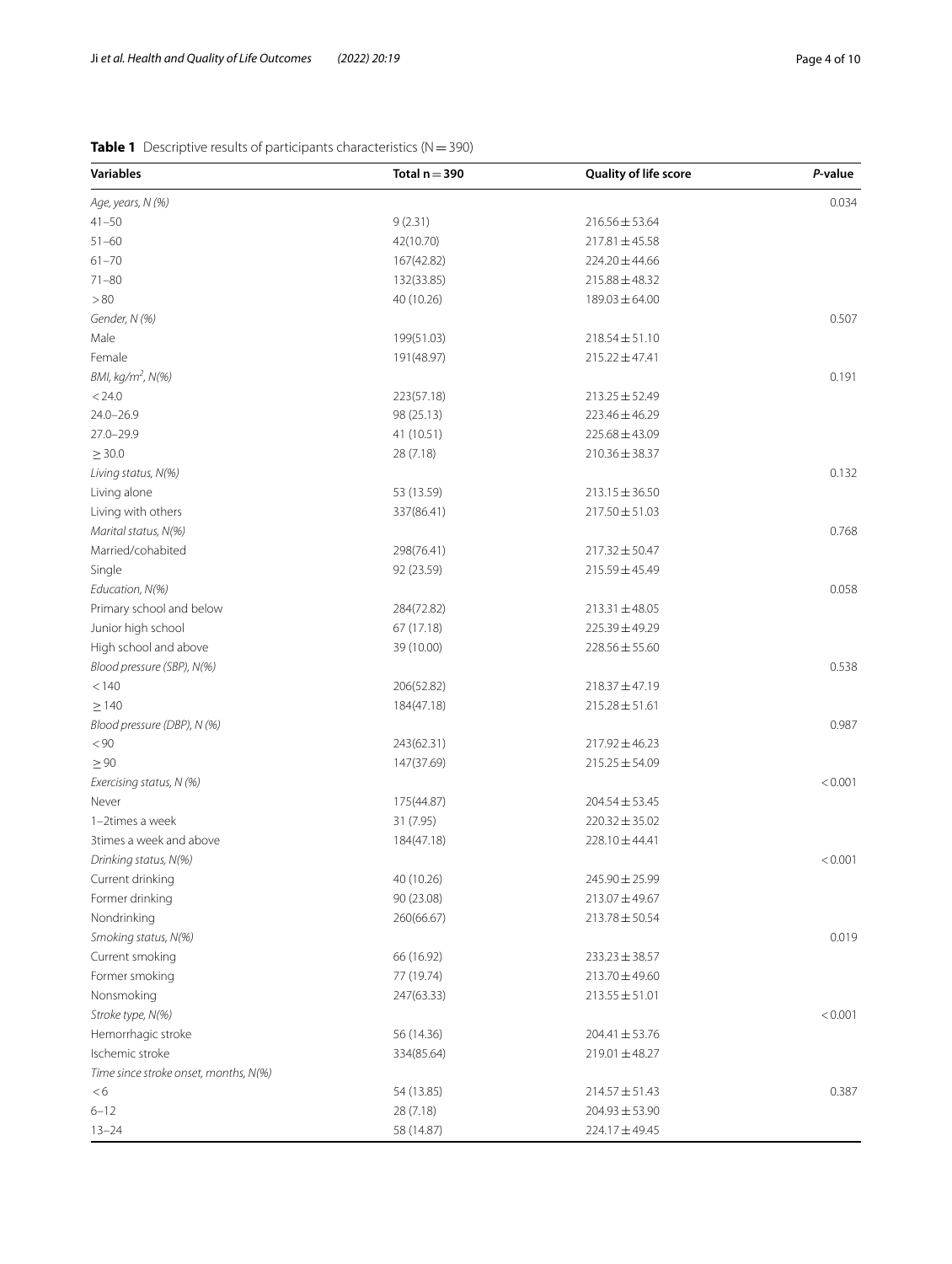## **Table 1** (continued)

| <b>Quality of life score</b> | P-value |
|------------------------------|---------|
| $217.08 \pm 48.25$           |         |
|                              | 0.005   |
| $214.14 \pm 49.60$           |         |
| $234.92 \pm 43.53$           |         |
|                              | 0.355   |
| $214.24 \pm 48.78$           |         |
| $218.91 \pm 49.68$           |         |
|                              |         |

Continuous variables are presented as mean  $\pm$  standard deviation, categorical variables are presented as number (%)

*P-*Value: derived from the variance analysis

<span id="page-4-0"></span>**Table 2** Descriptive results of social capital ( $N = 390$ )

| <b>Variables</b>  | <b>Total</b><br>$n = 390$ | <b>QoL</b> scores  | P-value |
|-------------------|---------------------------|--------------------|---------|
| Social connection |                           |                    | < 0.001 |
| Low               | 190(48.72)                | $201.3 \pm 50.13$  |         |
| High              | 200(51.28)                | $231.75 \pm 43.68$ |         |
| Social support    |                           |                    | < 0.001 |
| Low               | 99(25.38)                 | $200.45 \pm 47.97$ |         |
| High              | 291(74.62)                | $222.51 \pm 48.55$ |         |
| Trust             |                           |                    | 0.002   |
| Low               | 99(25.38)                 | $203.98 + 49.83$   |         |
| High              | 291(74.62)                | $221.31 \pm 48.4$  |         |
| Reciprocity       |                           |                    | < 0.001 |
| Low               | 135(34.62)                | $197.67 \pm 50.82$ |         |
| High              | 255(65.38)                | $227.1 \pm 45.35$  |         |
| Cohesion          |                           |                    | < 0.001 |
| Low               | 147(37.69)                | $204.24 \pm 49.3$  |         |
| High              | 243(62.31)                | $224.58 \pm 47.77$ |         |

Continuous variables are presented as mean $\pm$ standard deviation, categorical variables are presented as number (%)

*P-*Value: derived from the variance analysis

distributed between 202 and 231. Results revealed statistical diferences regarding the type of stroke, medication, age, smoking, drinking, and exercising status,  $(P < 0.05)$ .

Table [2](#page-4-0) shows that the group with high social connection, social support, trust, reciprocity, and cohesion accounted for 51.28%, 74.62%, 74.62%, 65.38%, and 62.31%, respectively. Moreover, the analysis showed that QoL scores among stroke patients were signifcantly diferent in all fve dimensions of social capital.

## **Generalized linear model**

Table [3](#page-5-0) shows the GLM results. After controlling for confounders (including stroke type, medication, age, exercising, drinking, and smoking status), efects of the fve dimensions of social capital became attenuated but were positively associated with quality of life. In the total population, the QoL score of the higher social capital group increased by 28.28, 21.17, 13.46, 25.56, and 19.30, respectively, in each dimension when compared with the lower social capital group.

However, the association between social capital dimensions and QoL scores was diferent in cities with diferent socio-economic levels. In Fuyang (lower socio-economic level), all dimensions were statistically associated with QoL scores, except for trust. However, only cohesion was positively associated with QoL scores in Tongling (middle socio-economic level). Furthermore, social connection, social support, trust, and reciprocity were not statistically associated with QoL scores. In Hefei (higher socio-economic level), social connection, social support, and reciprocity were positively associated with QoL scores, while trust and cohesion were not statistically signifcant.

## **Discussion**

This study was to examine the relationship between social capital and QoL among stroke patients in China. Our results found a positive association between social capital and QoL. In other words, patients with a higher level of social connection, social support, trust, reciprocity, and cohesion had better QoL, which added the fndings to existing studies. Furthermore, the stratifed analysis results indicated that such fndings persisted after separation using diferent socio-economic level areas.

Previous studies have shown that there was a positive relationship between social capital and QoL among diferent communities including older adults [[41](#page-9-12)[–43](#page-9-13)], women  $[44, 45]$  $[44, 45]$  $[44, 45]$ , children  $[46]$  $[46]$ , and patients with fibromyalgia, multiple sclerosis, and HIV/AIDS [[12](#page-8-10), [47](#page-9-17), [48](#page-9-18)]. Likely, fndings of this study documented that some dimensions of social capital were linked to the QoL among stroke patients. Specifcally, we found that stroke patients with a higher level of social connection had higher QoL than those with a lower level of social connection. This finding is in line with a previous study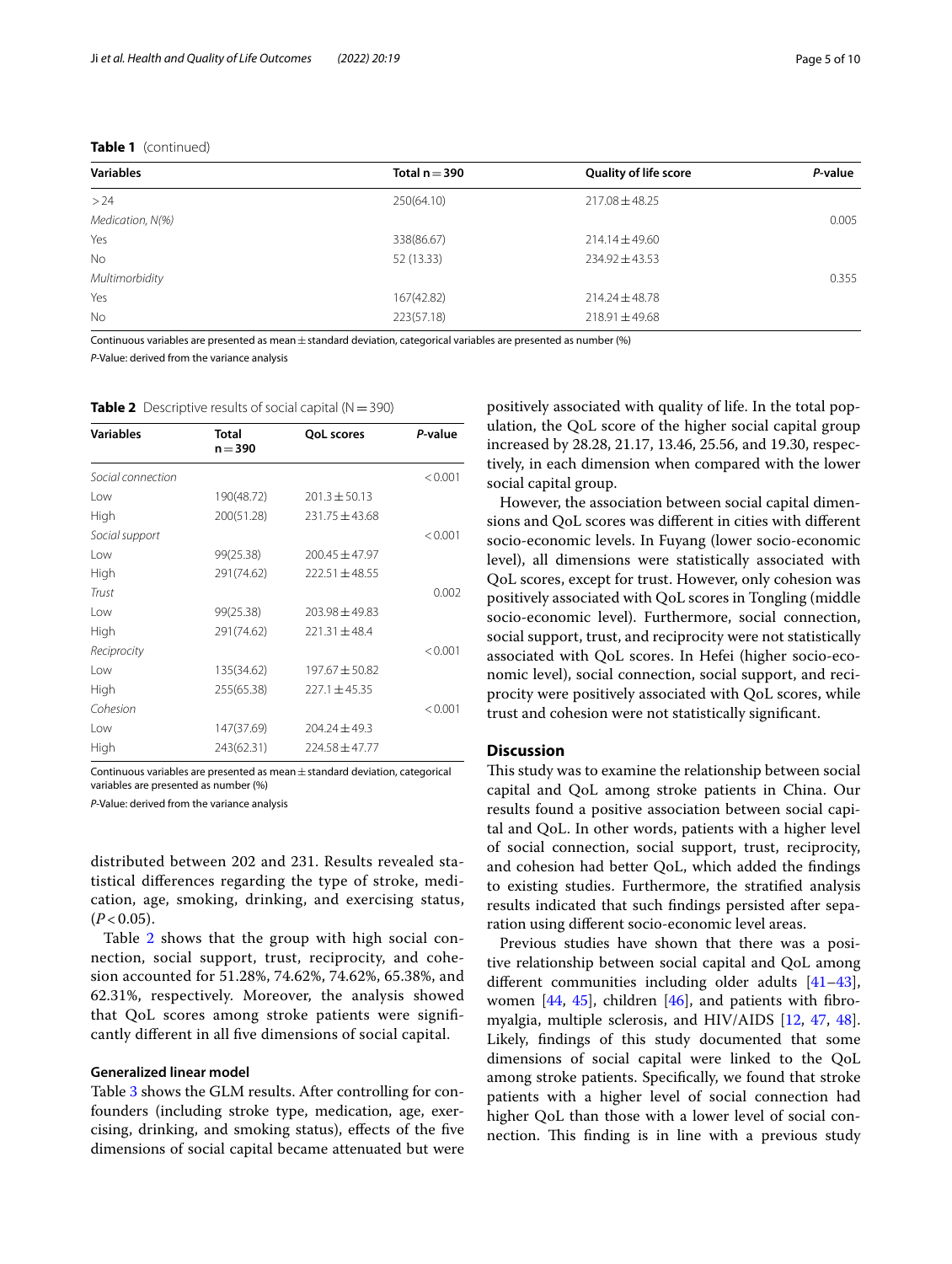| <b>Social capital dimensions</b> | Unadjusted   |                 |         | Adjusted                 |                 |         |
|----------------------------------|--------------|-----------------|---------|--------------------------|-----------------|---------|
|                                  | B(S.E.)      | 95% CI          | P-Value | B(S.E.)                  | 95% CI          | P-Value |
| Overall                          |              |                 |         |                          |                 |         |
| Social connection                |              |                 |         |                          |                 |         |
| High                             | 30.45(4.75)  | 21.10, 39.79    | < 0.001 | 28.28(4.52)              | 19.39, 37.16    | < 0.001 |
| Low                              | Reference    |                 |         | Reference                |                 |         |
| Social support                   |              |                 |         |                          |                 |         |
| High                             | 22.06(5.63)  | 10.98, 33.13    | < 0.001 | 21.17(5.36)              | 10.63, 31.71    | < 0.001 |
| Low                              | Reference    |                 |         | Reference                |                 |         |
| Trust                            |              |                 |         |                          |                 |         |
| High                             | 17.33(5.67)  | 6.18, 28.49     | 0.002   | 13.46(5.46)              | 2.73, 24.19     | 0.014   |
| Low                              | Reference    |                 |         | Reference                |                 |         |
| Reciprocity                      |              |                 |         |                          |                 |         |
| High                             | 29.42(5.04)  | 19.52, 39.33    | < 0.001 | 25.56(4.88)              | 15.97, 35.15    | < 0.001 |
| Low                              | Reference    |                 |         | Reference                |                 |         |
| Cohesion                         |              |                 |         |                          |                 |         |
| High                             | 20.34(5.05)  | 10.41, 30.28    | < 0.001 | 19.30(4.78)              | 9.90, 28.7      | < 0.001 |
| Low                              | Reference    |                 |         | Reference                |                 |         |
| Fuyang                           |              |                 |         |                          |                 |         |
| Social connection                |              |                 |         |                          |                 |         |
| High                             | 43.12(6.84)  | 29.6, 56.65     | < 0.001 | 39.46(6.6)               | 26.4, 52.53     | < 0.001 |
| Low                              | Reference    |                 |         | Reference                |                 |         |
| Social support                   |              |                 |         |                          |                 |         |
| High                             | 29.34(8.48)  | 12.57, 46.12    | 0.001   | 28.71(8.09)              | 12.72, 44.71    | 0.001   |
| Low                              | Reference    |                 |         | Reference                |                 |         |
| Trust                            |              |                 |         |                          |                 |         |
| High                             | 15.36(8.53)  | $-1.50, 32.23$  | 0.074   | 12.43(8.34)              | $-4.06, 28.92$  | 0.138   |
| Low                              | Reference    |                 |         | Reference                |                 |         |
| Reciprocity                      |              |                 |         |                          |                 |         |
| High                             | 36.67(7.67)  | 21.5, 51.83     | < 0.001 | 36.59(7.36)              | 22.02, 51.16    | < 0.001 |
| Low                              | Reference    |                 |         | Reference                |                 |         |
| Cohesion                         |              |                 |         |                          |                 |         |
| High                             | 23.01(7.59)  | 8.01, 38.01     | 0.003   | 19.14(7.46)              | 4.40, 33.89     | 0.011   |
| Low                              | Reference    |                 |         | Reference                |                 |         |
| Tonling                          |              |                 |         |                          |                 |         |
| Social connection                |              |                 |         |                          |                 |         |
| High                             | 21.07(10.26) | 0.76, 41.38     | 0.042   | 14.64(9.61)              | $-4.39, 33.67$  | 0.130   |
| Low                              | Reference    |                 |         | Reference                |                 |         |
| Social support                   |              |                 |         |                          |                 |         |
| High                             | 11.34(12.71) | $-13.81, 36.48$ | 0.374   | 2.02(12.08)              | $-21.91, 25.94$ | 0.868   |
| Low                              | Reference    |                 |         | Reference                |                 |         |
| Trust                            |              |                 |         |                          |                 |         |
|                                  |              |                 |         |                          |                 |         |
| High                             | 25.15(14.79) | $-4.12, 54.42$  | 0.092   | 8.96(13.85)<br>Reference | $-18.46, 36.38$ | 0.519   |
| Low                              | Reference    |                 |         |                          |                 |         |
| Reciprocity                      |              |                 |         |                          |                 |         |
| High                             | 26.52(10.89) | 4.97, 48.07     | 0.016   | 17.02(10.31)             | $-3.39, 37.44$  | 0.101   |
| Low                              | Reference    |                 |         | Reference                |                 |         |
| Cohesion                         |              |                 |         |                          |                 |         |
| High                             | 33.06(11.29) | 10.72, 55.40    | 0.004   | 28.73(10.47)             | 8.01, 49.45     | 0.007   |
| Low                              | Reference    |                 |         | Reference                |                 |         |

# <span id="page-5-0"></span>**Table 3** The relationship between social capital and QoL using GLM (N = 390)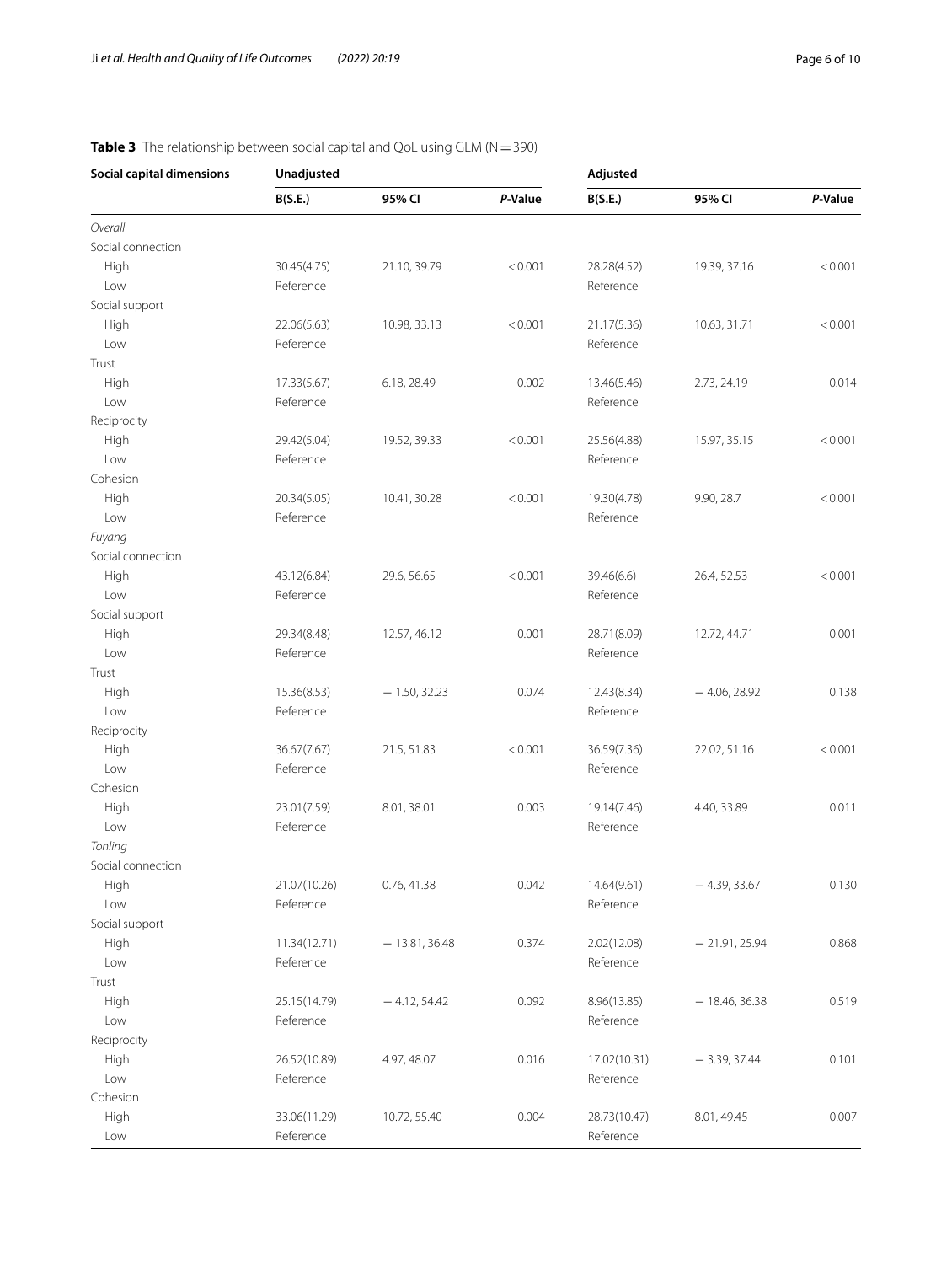# **Table 3** (continued)

| <b>Social capital dimensions</b> | Unadjusted  |                |         | Adjusted    |                |         |
|----------------------------------|-------------|----------------|---------|-------------|----------------|---------|
|                                  | B(S.E.)     | 95% CI         | P-Value | B(S.E.)     | 95% CI         | P-Value |
| Hefei                            |             |                |         |             |                |         |
| Social connection                |             |                |         |             |                |         |
| High                             | 26.67(7.3)  | 12.23, 41.11   | < 0.001 | 26.51(6.99) | 12.66, 40.36   | < 0.001 |
| Low                              | Reference   |                |         | Reference   |                |         |
| Social support                   |             |                |         |             |                |         |
| High                             | 24.83(8.16) | 8.68, 40.98    | 0.003   | 26.03(7.82) | 10.55, 41.51   | 0.001   |
| Low                              | Reference   |                |         | Reference   |                |         |
| Trust                            |             |                |         |             |                |         |
| High                             | 19.24(7.93) | 3.55, 34.93    | 0.017   | 15.68(7.96) | $-0.09, 31.45$ | 0.051   |
| Low                              | Reference   |                |         | Reference   |                |         |
| Reciprocity                      |             |                |         |             |                |         |
| High                             | 25.64(7.51) | 10.78, 40.50   | 0.001   | 22.03(7.55) | 7.07, 36.98    | 0.004   |
| Low                              | Reference   |                |         | Reference   |                |         |
| Cohesion                         |             |                |         |             |                |         |
| High                             | 10.35(7.73) | $-4.95, 25.65$ | 0.183   | 10.14(7.49) | $-4.70, 24.98$ | 0.178   |
| Low                              | Reference   |                |         | Reference   |                |         |

Adjusted by Age, smoking status, drinking status, exercising status, type of stroke, and medication

B: regression coefficient

S.E.: standard error

95% CI: confdence interval of 95%

from the United States [\[49](#page-9-19)], which suggests that stroke patients with a higher social connection are healthier, are more optimistic rather than negative, and have frequent social contacts and interactions that offer support and care, thereby improving QoL [[50,](#page-9-20) [51](#page-9-21)]. In other words, a higher degree of social interaction could help stroke patients gain more knowledge, thus, benefts the process of rehabilitation and in turn, improving the QoL.

Our results from the adjusted GLM indicated a signifcant positive association between social capital with regard to social support, trust, and QoL. Similarly, previous research reported that social support is an important factor in stroke patients from Malawi [[52\]](#page-9-22). Meanwhile, another study in 25 European Countries investigated the relationship between trust and mortality found that increasing institutional trust prompts a reduction in COVID-19 mortality [[53\]](#page-9-23). Moreover, a previous study showed that stroke patients who had trusting relationships with their family members and medical workers manifested an optimistic mood and behavior, which encouraged independence, coping with the disease, and achieved positive results in therapy [[54](#page-9-24)]. A study also showed that socially isolated stroke patients are more likely to have a recurrent stroke and have higher mortality  $[55]$  $[55]$ . Therefore, good social support and trust systems have a positive role on the health of stroke patients, possible mechanism may be that social support and trust

encourage mutual respect and support in social interaction, thereby making it easier to gain self-satisfaction and refect self-worth.

In addition, adequate mental and fnancial support from family members makes it easier for patients to believe that they are cared for and loved, thus, enabling a sense of security which improves prognosis and QoL [[26](#page-9-0), [56\]](#page-9-26). Furthermore, interpersonal trust increases a sense of security and encourages stroke patients to participate in social activities, especially to build trust with family, friends, neighbors, and community doctors [[57](#page-9-27), [58](#page-9-28)]. This helps patients actively cooperate with rehabilitation after illness [\[59](#page-9-29)], which is good for their health and improves QoL.

Results also indicated that a higher level of reciprocity was associated with better QoL among stroke patients, which is consistent with a previous fnding that neighborhood social reciprocity infuenced the mental health of older adults in China  $[60]$ . The possible explanation may be those stroke patients who are more willing to help others and a better mental state in return commonly.

We also found a positive correlation between QoL and cohesion. Similarly, Chen et al*.* [\[61](#page-9-31)] reported that social cohesion and trust was important variables that infuenced self-rated health and happiness. Cohesion, a component of cognitive social capital, plays an important role in increasing mental wellbeing such as individual security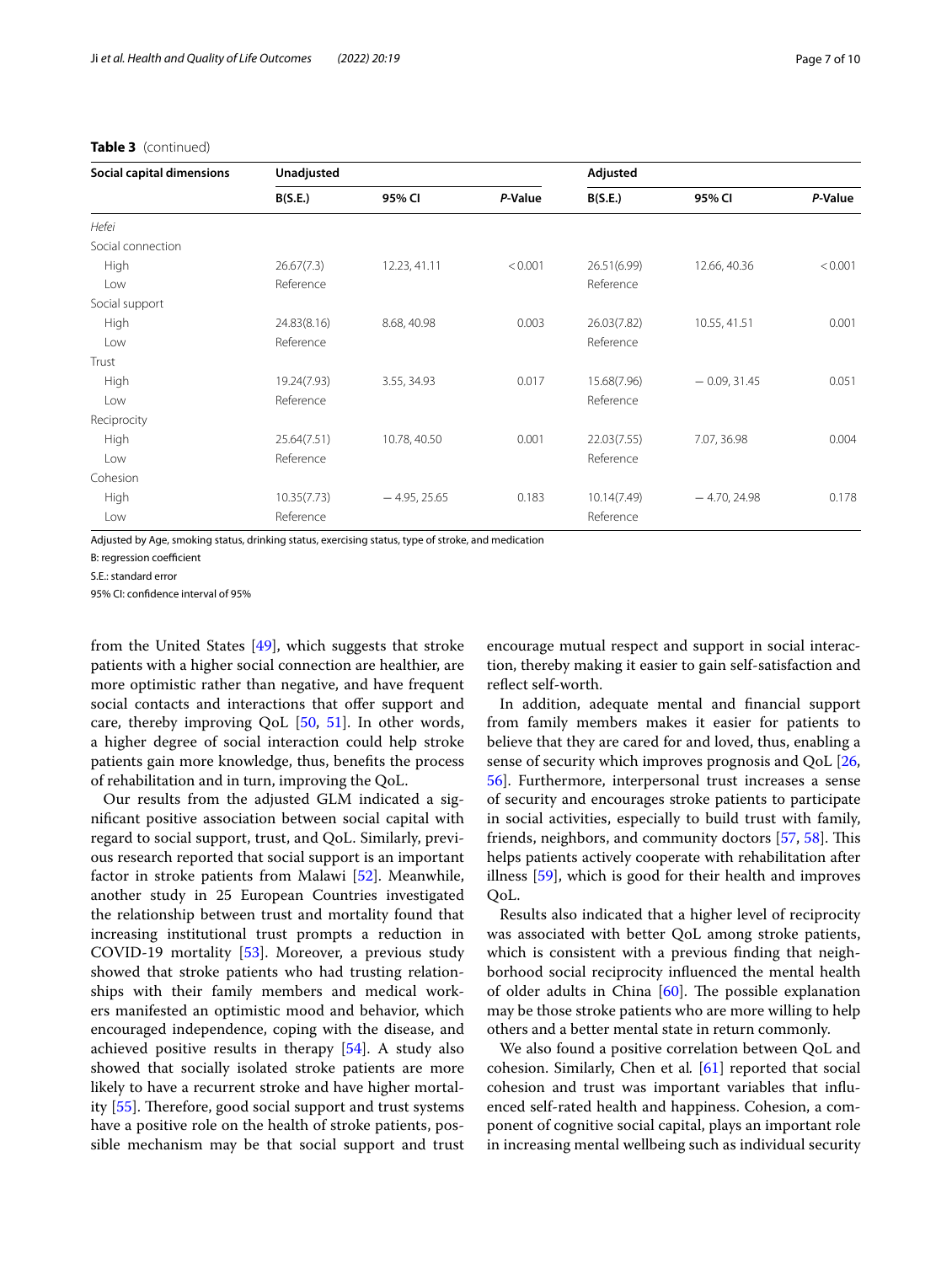and self-worth through psychosocial mechanisms [\[62](#page-9-32)]. Therefore, a higher level of cohesion among stroke patients was able to promote the individual to preserve mental health, ultimately improving QoL.

Moreover, our results indicated that certain dimensions of social capital among stroke patients were associated with QoL at diferent socio-economic level cities. In particular, social connection, social support, reciprocity, and cohesion were statistically correlated with QoL among stroke patients from a lower socioeconomic level area. Only cohesion was associated with QoL among stroke patients from a middle socioeconomic level area. Finally, social connection, social support, and reciprocity were signifcant for stroke patients from an area with a higher socio-economic level. Our study also indicated that some factors of a region including socioeconomic levels could infuence the building and construction of social capital [[63\]](#page-9-33), and pathways that connect social capital with health may vary in diferent economic settings [[64\]](#page-9-34). Consequently, economic levels should be well considered when linking social capital to health outcomes [[65\]](#page-9-35).

Our results indicated a mixed pattern of relationships which revealed that certain dimensions of social capital play a role across the socio-economic level and highlighted its function in constructing and building social capital [[63,](#page-9-33) [64\]](#page-9-34). Firstly, this fnding suggests that social capital should be included when taking measures to enhance QoL among stroke patients. Secondly, it adds to previously reported results on the disparity in social capital in areas of diferent socio-economic levels. In addition, it reveals the necessity to assess social capital using several dimensions instead of just one dimension [[12](#page-8-10)].

In view of the fndings of this paper, to improve the quality of life among stroke patients, some useful programs or initiatives measures to build and strengthen social capital concerning social networks, social support, trust, reciprocity, and cohesion from family members, relatives, neighborhoods, and friends should be introduced. First, earlier studies found that stroke patients lacked communication with others and confronted a sense of loneliness from time to time  $[66, 67]$  $[66, 67]$  $[66, 67]$ . Thereby, this study put forward that diferent kinds of support systems consisting of mental or material support should be developed and the relatives or family members, friends, neighbors of the patients are encouraged to be more frequent contact with them. Besides, programs intended to cultivate and escalate the awareness of community cohesion should also be introduced. Moreover, diferent socioeconomic factors should be well considered when taking advantage of the above-mentioned programs or initiatives. Second, existing models of stroke patient care are relatively simple, resulting in greater pressure often caregivers, their health is also affected  $[68]$ . Therefore, we suggest that the care model of the stroke patients should be re-organized and coordinated with the help of the whole community members, including local CDC, community health service staf, clinical staf, volunteers, family members, relatives, friends, and colleagues, etc. Lastly, in public health practice, fndings from our paper can not only shed light on how to improve the quality of life among stroke patients from the perspective of social capital but also facilitate the development of social capital theory, which can inform the policymakers of the relevance and importance of social capital.

Several limitations should be acknowledged. First, causal relations between social capital and QoL could not be verified because it was a cross-sectional study. Therefore, further studies using a longitudinal or randomized control trial design should be conducted. Second, the generalization of our fndings is limited since the study was only conducted in Anhui Province. Future studies that include expanded areas and larger samples are needed. Third, data in the present study were based on self-report and might be subject to a recall or reporting bias. Nevertheless, we formulated clear and precise questions and carried out a pilot study before the investigation to improve the data accuracy. During data collection, forward or backward recall techniques were also used. Fourth, the data used in this paper was obtained from 2014, which might comprise its relevance for today. However, stroke is still a challenging public health issue in China even today, and given that its stable epidemic characteristics in recent years [\[69](#page-9-39)], some fndings obtained from the current study still could be of relevance for today. Moreover, some results analyzed from this database had been published previously  $[11]$  $[11]$ . The data are not recent and therefore may not represent the more recent estimates of social capital and QoL. However, the data provides the opportunity to investigate a research topic that has not been studied in a Chinese setting before. The fndings are expected to be useful in the management and health promotion of stroke patients and to be of interest among researchers in the areas of physical and mental health in China.

## **Conclusion**

In summary, we observed an association between social capital and quality of life among adults with stroke in Anhui Province. In particular, a high level of social connection, social support, trust, reciprocity, and cohesion improved the quality of life of stroke patients. Therefore, targeted attention should be paid to stroke patients from regions with diferent economic levels. Our fndings will help in developing strategies to enhance treatment,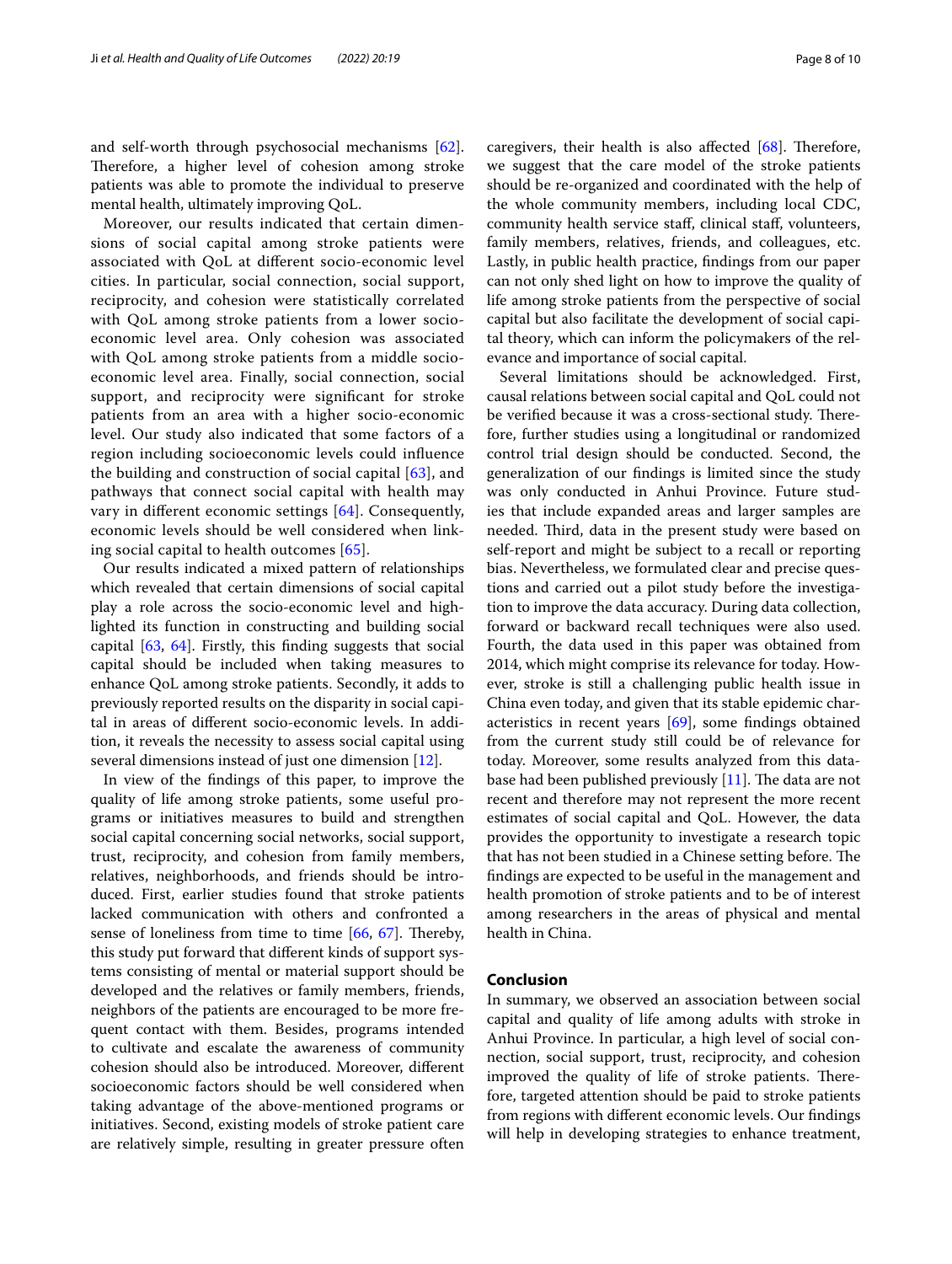nursing, and rehabilitation services, and lessen the associated negative impacts on individuals, families, and society, thereby enhancing the QoL of stroke patients.

# **Supplementary Information**

The online version contains supplementary material available at [https://doi.](https://doi.org/10.1186/s12955-022-01925-x) [org/10.1186/s12955-022-01925-x.](https://doi.org/10.1186/s12955-022-01925-x)

<span id="page-8-20"></span><span id="page-8-19"></span>**Additional fle 1:** The location of sampling areas in Anhui province, China.

**Additional fle 2:** The Questionnaire of this study (English version).

#### **Acknowledgements**

The authors sincerely thank the provincial and local CDC institutions in Anhui Province, Anhui stroke personnel, and all participants for their collaboration.

## **Authors' contributions**

KJ and ZB carried out the study, participated in the survey and performed the statistical analysis, produced all tables and fgures, and drafted the manuscript. YZ and LS revised the manuscript. RC and DW conceived the study, participated in its design and coordination, and helped to draft the manuscript. All authors read and approved the fnal manuscript.

#### **Funding**

This study was funded by the National Nature Science Foundation of China (No. 71874002 and 72004001). Special Research Project in Science and Technology Department of Anhui Province (No. 202106f01050045), Key Project of Social Science in Education Department of Anhui Province (No. SK2021A0164), and Research fund of Anhui Medical University (No. 2021xkj255).

#### **Availability of supporting data**

The datasets analysed during the current study are available from the corresponding author on reasonable request.

## **Declarations**

#### **Ethical approval and consent to participate**

All participants signed written informed consent. For those who could not write, a fngerprint replaced the signature after the participants fully understood the information provided. All participants were medically and ethically capable of providing their consent. The procedure was approved and ethical approval was obtained from the Biomedical Ethics Committee, Anhui Medical University (No.20150297).

## **Consent for publication**

**Obtained** 

#### **Competing interests**

The authors declare that they have no competing interests.

#### **Author details**

<sup>1</sup> School of Health Services Management, Anhui Medical University, Hefei 230032, China. <sup>2</sup> Anhui Maternal and Child Health Hospital, Hefei 230001, China. <sup>3</sup>School of Public Health, Anhui Medical University, Hefei 230032, China.<br><sup>4</sup>Suzbou Hospital, Anhui Medical University, Suzbou 234000, Anhui *C*hina. Suzhou Hospital, Anhui Medical University, Suzhou 234000, Anhui, China.

## Received: 31 August 2021 Accepted: 20 January 2022 Published online: 05 February 2022

#### **References**

<span id="page-8-0"></span>Li WA, Geng X, Ding Y. Stroke is a global epidemic: new developments in clinical and translational cerebrovascular diseases research. Neurol Res. 2017;39:475–6.

- <span id="page-8-1"></span>2. Collaborators. GCoD: Global, regional, and national age-sex specifc mortality for 264 causes of death, 1980–2016: a systematic analysis for the Global Burden of Disease Study 2016. Lancet. 2017;390:1151–1210.
- <span id="page-8-2"></span>3. Wang W, Jiang B, Sun H, Ru X, Sun D, Wang L, Wang L, Jiang Y, Li Y, Wang Y, et al. Prevalence, incidence, and mortality of stroke in China: results from a nationwide population-based survey of 480 687 adults. Circulation. 2017;135:759–71.
- <span id="page-8-3"></span>4. Li, B, Lou, Y, Gu, H, Long, X, Wang, T, Wei, J, Wang, J, Tu, J, Ning, X. Trends in incidence of stroke and transition of stroke subtypes in Rural Tianjin China: a population-based study from 1992 to 2012**.** PLoS ONE. 2015;10**:**e0139461.
- <span id="page-8-4"></span>5. Rafsten L, Danielsson A, Sunnerhagen KS. Anxiety after stroke: a systematic review and meta-analysis. J Rehabil Med. 2018;50:769–78.
- <span id="page-8-5"></span>6. Mitchell AJ, Sheth B, Gill J, Yadegarfar M, Stubbs B, Yadegarfar M, Meader N. Prevalence and predictors of post-stroke mood disorders: a metaanalysis and meta-regression of depression, anxiety and adjustment disorder. Gen Hosp Psychiatry. 2017;47:48–60.
- <span id="page-8-6"></span>7. Ramos-Lima, MJM, Brasileiro, IC, Lima, TL, Braga-Neto, P. Quality of life after stroke: impact of clinical and sociodemographic factors**.** Clinics (Sao Paulo). 2018;73:e418.
- <span id="page-8-7"></span>8. Wu S, Zhu W, Li H, Yu IT, Lin S, Wang X, Yang S. Quality of life and its infuencing factors among medical professionals in China. Int Arch Occup Environ Health. 2010;83:753–61.
- 9. Xie Y, Yu Y, Wang JX, Yang X, Zhao F, Ma JQ, Chen ZY, Liang FR, Zhao L, Cai DJ, Yang CX. Health-related quality of life and its infuencing factors in Chinese with knee osteoarthritis. Qual Life Res. 2020;29:2395–402.
- <span id="page-8-8"></span>10. Rong, J, Ding, H, Chen, G, Ge, Y, Xie, T, Meng, N. Quality of life of rural poor elderly in Anhui, China**.** Medicine (Baltimore). 2020;99**:**e19105.
- <span id="page-8-9"></span>11. Hu F, Niu L, Chen R, Ma Y, Qin X, Hu Z. The association between social capital and quality of life among type 2 diabetes patients in Anhui province, China: a cross-sectional study. BMC Public Health. 2015;15:786.
- <span id="page-8-10"></span>12. Ma, Y, Qin, X, Chen, R, Li, N, Chen, R, Hu, Z. Impact of individual-level social capital on quality of life among AIDS patients in China**.** PLoS ONE. 2012;7**:**e48888.
- 13. Han KM, Han C, Shin C, Jee HJ, An H, Yoon HK, Ko YH, Kim SH. Social capital, socioeconomic status, and depression in community-living elderly. J Psychiatr Res. 2018;98:133–40.
- <span id="page-8-12"></span>14. Ehsan AM, De Silva MJ. Social capital and common mental disorder: a systematic review. J Epidemiol Community Health. 2015;69:1021–8.
- 15. Coleman JS. Social capital in the creation of human capital. Am J Sociol. 1988;94:95–120.
- <span id="page-8-11"></span>16. Hassanzadeh J, Asadi-Lari M, Baghbanian A, Ghaem H, Kassani A, Rezaianzadeh A. Association between social capital, health-related quality of life, and mental health: a structural-equation modeling approach. Croat Med J. 2016;57:58–65.
- <span id="page-8-13"></span>17. Rotenberg M, Anderson KK, McKenzie K. Social capital and psychosis: a scoping review. Soc Psychiatry Psychiatr Epidemiol. 2020;55:659–71.
- <span id="page-8-14"></span>18. Rodgers, J, Valuev, AV, Hswen, Y, Subramanian, SV. Social capital and physical health: an updated review of the literature for 2007–2018. Soc Sci Med. 2019;236**:**112360.
- <span id="page-8-15"></span>19. I K, P KB, K L, D P-S. Social capital, income inequality, and mortality. Am J Public Health. 1997;87.
- 20. J DSM, R HS, Trudy H, G KM. Social capital and mental health: a comparative analysis of four low income countries**.** Soc Sci Med. 2007;64.
- <span id="page-8-16"></span>21. Ma TP, Wu NW, Xia J, Gao B, Yu C, Li NX. The effects of social capital on depressive symptoms of elderly patients with chronic diseases in urbanized communities. Sichuan Da Xue Xue Bao Yi Xue Ban. 2019;50:561–5.
- <span id="page-8-17"></span>22. Scott CL, Phillips LH, Johnston M, Whyte MM, MacLeod MJ. Emotion processing and social participation following stroke: study protocol. BioMed Central. 2012;12.
- 23. Lena, A-P, Gunnar, E, Bo, H, Lars, J, Maria, R. Social support at work and the risk of myocardial infarction and stroke in women and men**.** Soc Sci Med. 2007;64.
- 24. Ikeda, A, Iso, H, Kawachi, I, Yamagishi, K, Inoue, M, Tsugane, S. Social support and stroke and coronary heart disease: the JPHC study cohorts II. Stroke Vasc Neurol. 2008;39.
- <span id="page-8-18"></span>25. Berges, Seale, Ostir. The role of positive affect on social participation following stroke. Disab Rehabilit. 2012;34.